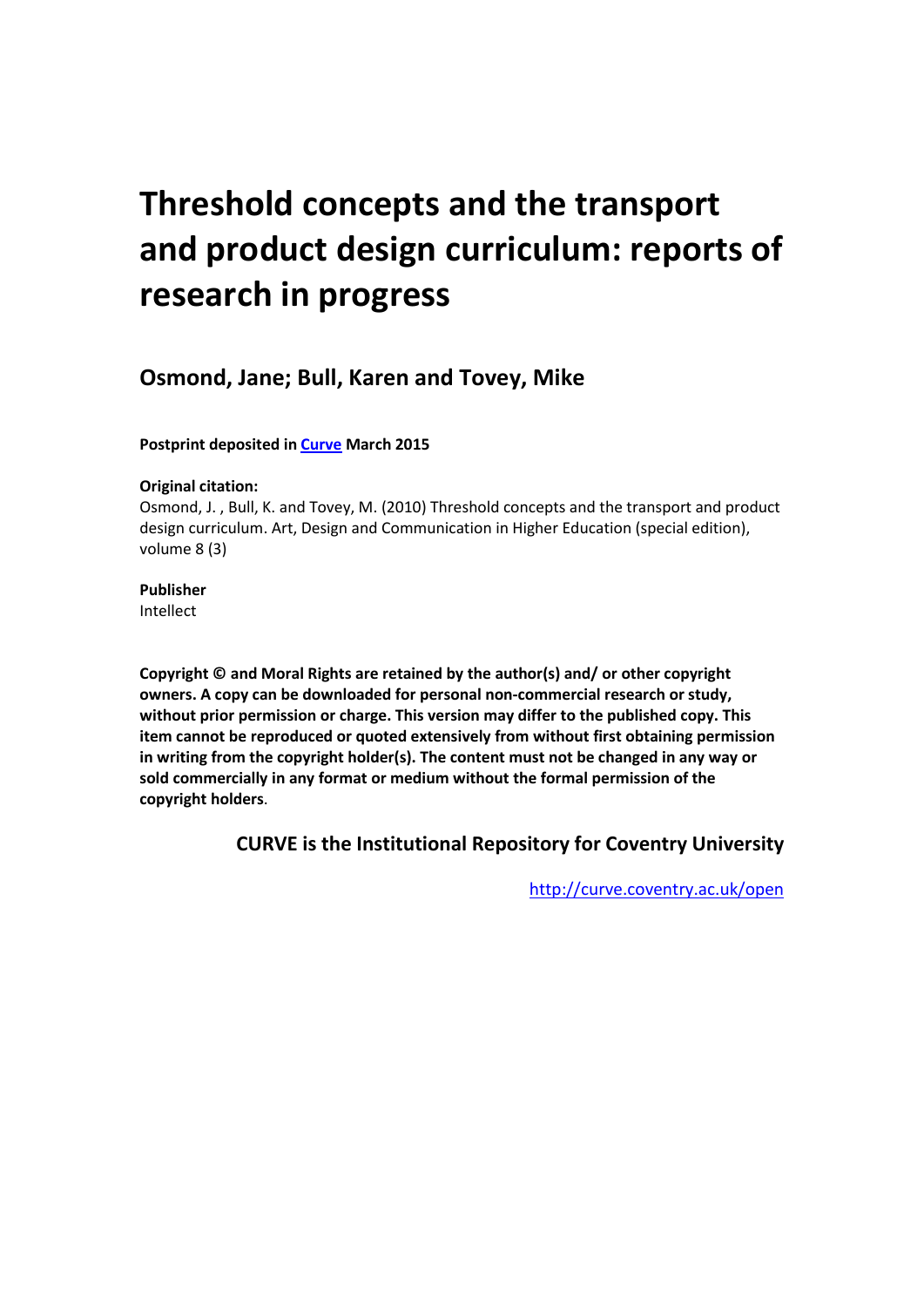# **Threshold concepts and the transport and product design curriculum: reports)of)research)in)progress**

**Jane)Osmond)***Coventry)University)* **Karen)Bull)***Coventry)University)* **Mike)Tovey)***Coventry)University*

#### *Abstract*

In<sub>2005</sub>, Coventry University was successful in bidding for Centre of Excellence in Teaching and Learning (CETL) funding from HEFCE, which led to the creation of the Centre of Excellence for *Product and Automotive Design (CEPAD).* 

This article discusses pedagogic research carried out by CEPAD to date, with a particular focus on the journey towards identifying one particular threshold concept in student transport and *product)design)education.)It)also)explores)preliminary)thoughts)on)how)this)identification)of)* hitherto tacit knowledge can feed into the design thinking and solutioning process. From this, the article offers some implications for the enhancement of teaching and learning within the design *curriculum.*

#### **Keywords**

design curriculum threshold concepts industrial design tacit knowledge CETL Pedagogic research

# **Introduction**

In 2005, Coventry University was successful in bidding for CETL funding from HEFCE, which led to the creation of the Centre of Excellence for Product and Automotive Design (CEPAD). At its inception, CEPAD developed a qualitative research framework underpinned by a longitudinal study of a cohort of transport and product design students from entry to graduation. The aim was to investigate the development of transport and product design students' spatial awareness skills, enable the identification of thresh- old concepts in design, and enhance connection with the global community of designers through the internationalization of the design curriculum.

This article focuses on one particular strand of the CEPAD research framework – the journey towards the identification of a threshold concept in design – and examines how the identified threshold concept sits within the process of design thinking and solutioning. The article also considers some implications of this for the enhancement of teaching and learning in the transport and product design curriculum.

# **Identifying the threshold concept**

The threshold concept research framework was first introduced by Meyer and Land in 2003, who describe a threshold concept as:

*...)akin)to)a)portal,)opening)up)a)new)and)previously)inaccessible)way)of)thinking)about)something.)It)* represents a transformed way of understanding, or interpreting, or viewing something without which the learner cannot progress.

(Meyer and Land 2003:  $1$ )

Art, Design & Communication in Higher Education Volume 8 Number 2 Article. English language. doi: 10.1386/adch.8.2.169/1 © Intellect Ltd 2009 ADCHE 8 (2) pp. 169-175 © Intellect Ltd 2009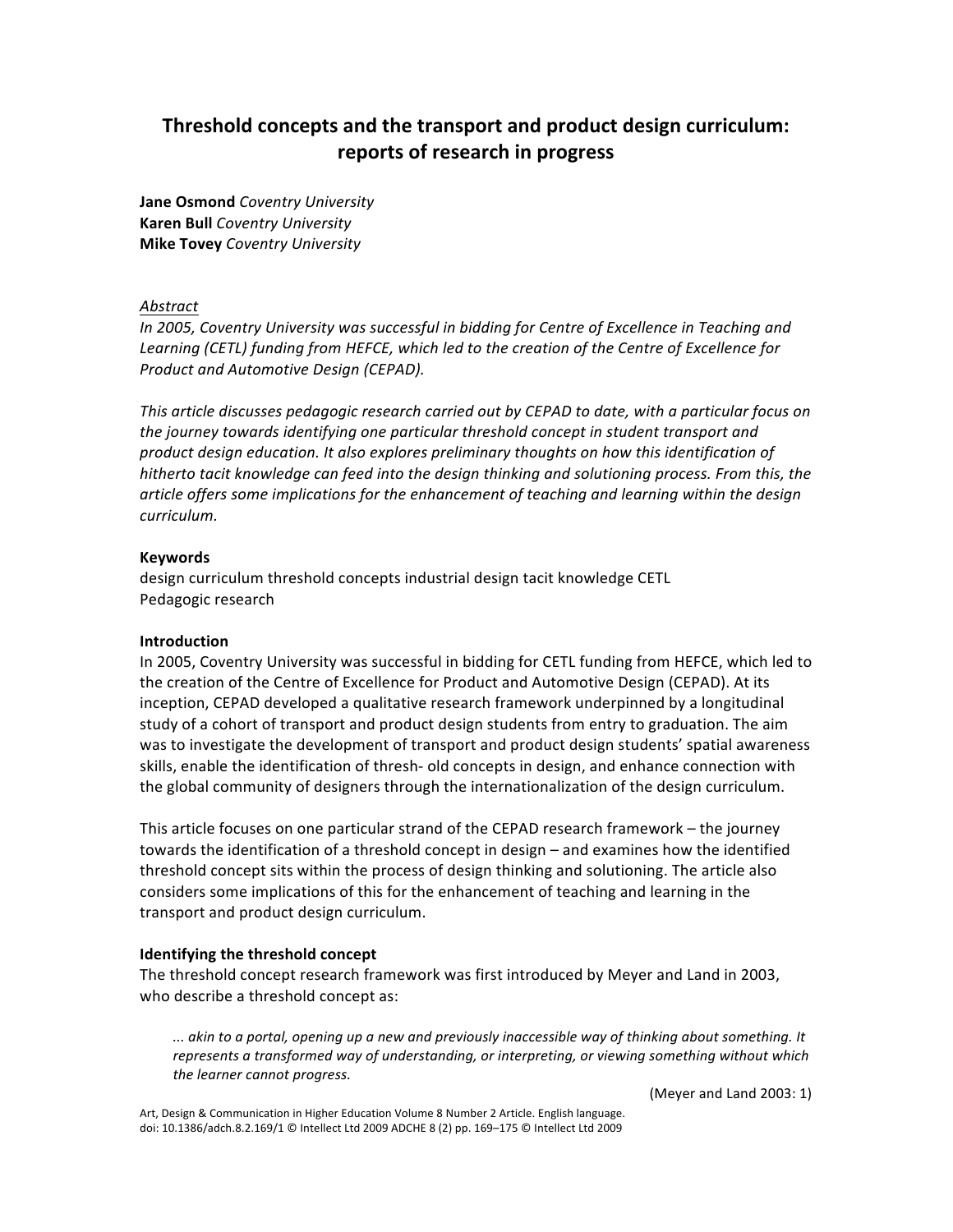In more detail, threshold concepts have several, distinct, characteristics in that a threshold concept can be considered *transformative* – once a student has grasped a threshold concept, it involves a personal as well as a conceptual change; *irreversible* – once understood the student is unlikely to forget it; *integrative* – opens up the connections between the things the students have been learning and thus enables new possibilities to emerge from this under-standing, and *troublesome* – likely to involve forms of troublesome knowledge which 'appears counterintuitive, alien ... or seemingly incoherent' (Perkins 1999 in Meyer and Land 2003: 7). Also important in terms of thresh- old concepts is the term 'liminal space': whilst students are trying to grasp a threshold concept, they experience a sense of uncomfortable intermediacy, while they struggle for understanding, and this struggle can involve identity shifts and 'troublesome, unsafe journeys' (Cousin 2006: 5).

It was therefore hoped that the framework would offer a 'way in' to the type of course that is not entirely bounded by learning outcomes – in other words, a creative course which tends to work with what Davies describes as 'ambiguous terms such as "creativity", "imagination", "originality"' (Davies 2003: 2). As such then, within this type of course, the focus may be on the critique of a 'collection' of student work in order to understand where learning outcomes have been met, rather than producing individual pieces of work to meet each learning outcome – a task which can be both overwhelming and burdensome for students in wide ranging subjects such as design. Thus, the threshold concept framework had the potential to apply 'a lens' to illuminate the transformative moments that students experience on a course which focuses on creativity, emphasizes individual agency and is also underpinned with tacit knowledge, described by a design tutor, as an 'underlying agenda of things we know the students need to have'.

The research into identifying threshold concepts in design began with a consideration of whether spatial awareness development was a threshold concept for students, as this is seen by staff as a crucial component for students who wish to successfully enter the professional design community of practice. As such spatial awareness skills are looked for in application portfolios and count greatly towards entry onto the Transport and Product Design courses. Using the research question 'Is spatial awareness development a thresh- old concept for first year students on the transport and product design course?', students who volunteered for the longitudinal study and their tutors were interviewed to establish a definition of spatial awareness as it related to the course. A significant finding was that there was no 'one' definition of spatial awareness, and as reported in Osmond and Turner (2008), staff responses included 'all round awareness' to 'design sensitivity', whilst student responses were categorized as 'having no knowledge', 'little knowledge' and 'guessing'.

Meanwhile, a concomitant research aim was to develop a spatial awareness measurement tool and this was implemented with 114 first year students alongside an existing tool – the 'Purdue Visualization of Rotations Test' (Bodner and Guay 1997). The results of both tests were analysed $^{11}$ , and then compared with the students' end of year assessment results, but no

(Ho 2006).

 $<sup>1</sup>$  Statistical analysis of the results was con- ducted using SPSSTM statistical software (version 14.0). Data were</sup> checked for normality before the calculation of mean scores. Correlations were carried out using Pearson and Spearman Rank tests as appropriate

Art, Design & Communication in Higher Education Volume 8 Number 2 Article. English language. doi: 10.1386/adch.8.2.169/1 © Intellect Ltd 2009 ADCHE 8 (2) pp. 169-175 © Intellect Ltd 2009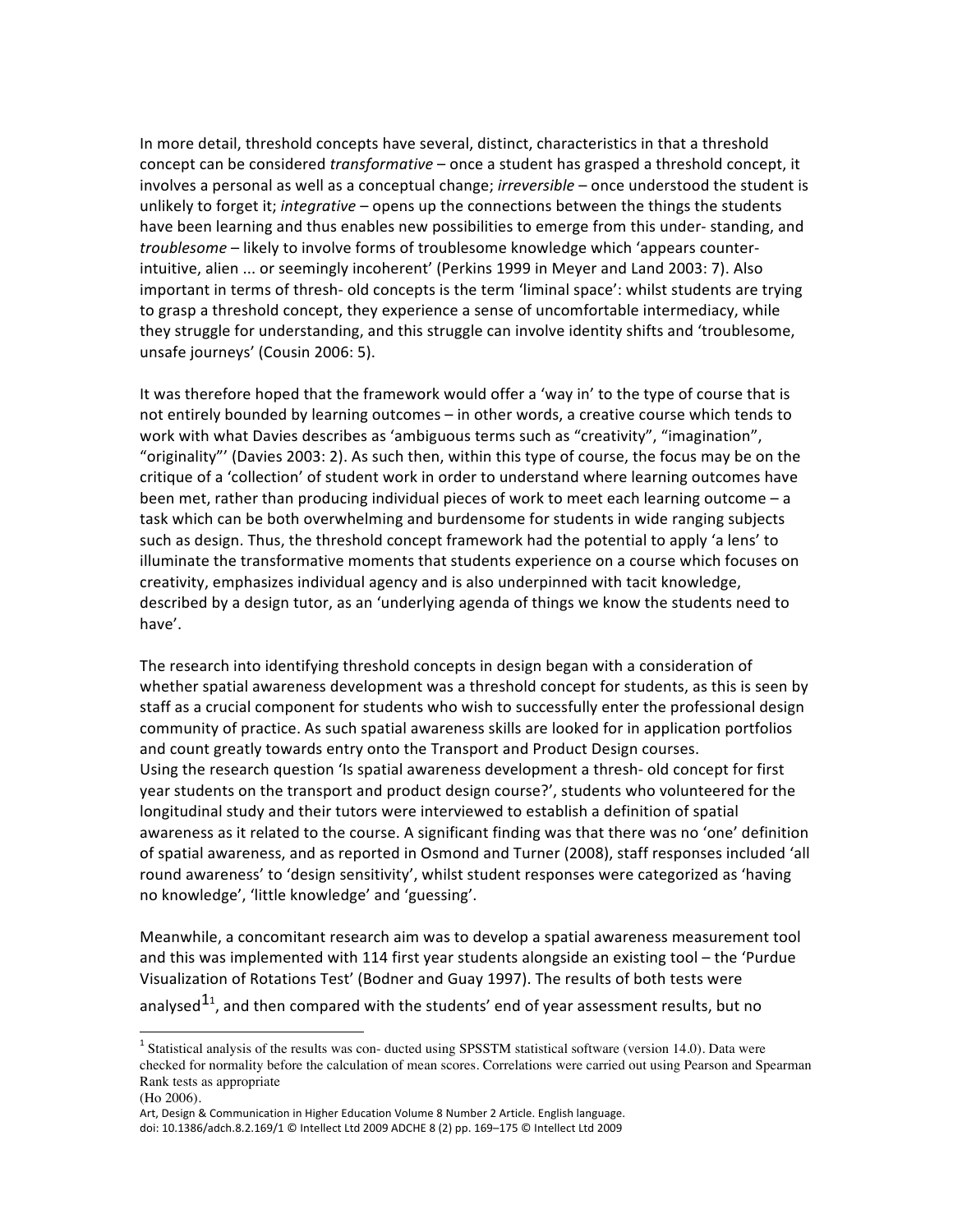correlation was found. In other words, the students' spatial awareness development bore no relation to their ability to successfully complete the first year of study. The research team concluded that spatial awareness development was not a threshold concept for the first year of study; further it was concluded that spatial awareness as it is convention- ally understood in the literature is not closely aligned to the form-based creativity associated with industrial design practice. From this came a shift in focus towards notions of visual creativity, and research in this area is currently ongoing.

However, a potential threshold concept did emerge from data: initially called 'the confidence to challenge', this potential concept was further investigated with staff and students during year three of the project. The 'confidence to challenge' is defined by staff as the ability to '... inculcate design conventions and expand upon them using information from a variety of sources and experiences'. Without this confidence students may get 'stuck' in Meyer and Land's 'liminal space', constantly 'surfacing around' in search of inspiration as they tackle what Buchanan calls 'wicked problems' (Buchanan 1992: 6).

As reported in Osmond and Turner (2008), evidence to support this threshold concept was found in the qualitative data produced from the student interviews in that several students reported a feeling of 'being stuck' when faced with a design brief, perhaps epitomized by this comment from a first year student:

*I*) think during the very beginning I really struggled to really know what I should do in my projects – you really spend a lot of time to think about it but the result is not really that good as you expected because you keep surfacing around, you can't really make decisions about doing ... that's one of the *most)negative)feelings)because)you)don't)know)what)to)do)sometimes)– I)mean)I)understand)you)* do projects it is not really satisfying teachers, you learn during the process, but still you want to *know)what)they)really)want.*

In one particular case, another first year student entered the second year of the course without losing this feeling, and commented:

*If* it is someone else's drawings you can bring it to life and it is a lot easier. I didn't struggle so much with the first assessment – the second assessment was more you had to design something and that *is* when I struggled ... even though it is a design course.

Although this student successfully completed his second year, he subsequently left the course commenting that 'I have learnt that I don't want to be a designer and I no longer have the passion to be one' – indicating that he was, in the end, unable to trust in his creative abilities. In contrast, another first year student who displayed a lack of confidence in his designs in the first year, was able to successfully defend a design in the second, evidencing an increase in confidence in terms of coping with the uncertainty of the design process.

There are also some indications that some students do not pass through this threshold concept until later in the course, as evidenced by the experience of a final year student who, up until this point, had produced perfectly competent designs, but, after a period of intense uncertainty produced an innovative, original design for the final year degree show:

 $\,$  %  $\,$  %  $\,$  %  $\,$  %  $\,$  %  $\,$  %  $\,$  %  $\,$  %  $\,$  %  $\,$  %  $\,$  %  $\,$  %  $\,$  %  $\,$  %  $\,$  %  $\,$  %  $\,$  %  $\,$  %  $\,$  %  $\,$  %  $\,$  %  $\,$  %  $\,$  %  $\,$  %  $\,$  %  $\,$  %  $\,$  %  $\,$  %  $\,$  %  $\,$  %  $\,$  %  $\,$ 

Art, Design & Communication in Higher Education Volume 8 Number 2 Article. English language. doi: 10.1386/adch.8.2.169/1 © Intellect Ltd 2009 ADCHE 8 (2) pp. 169-175 © Intellect Ltd 2009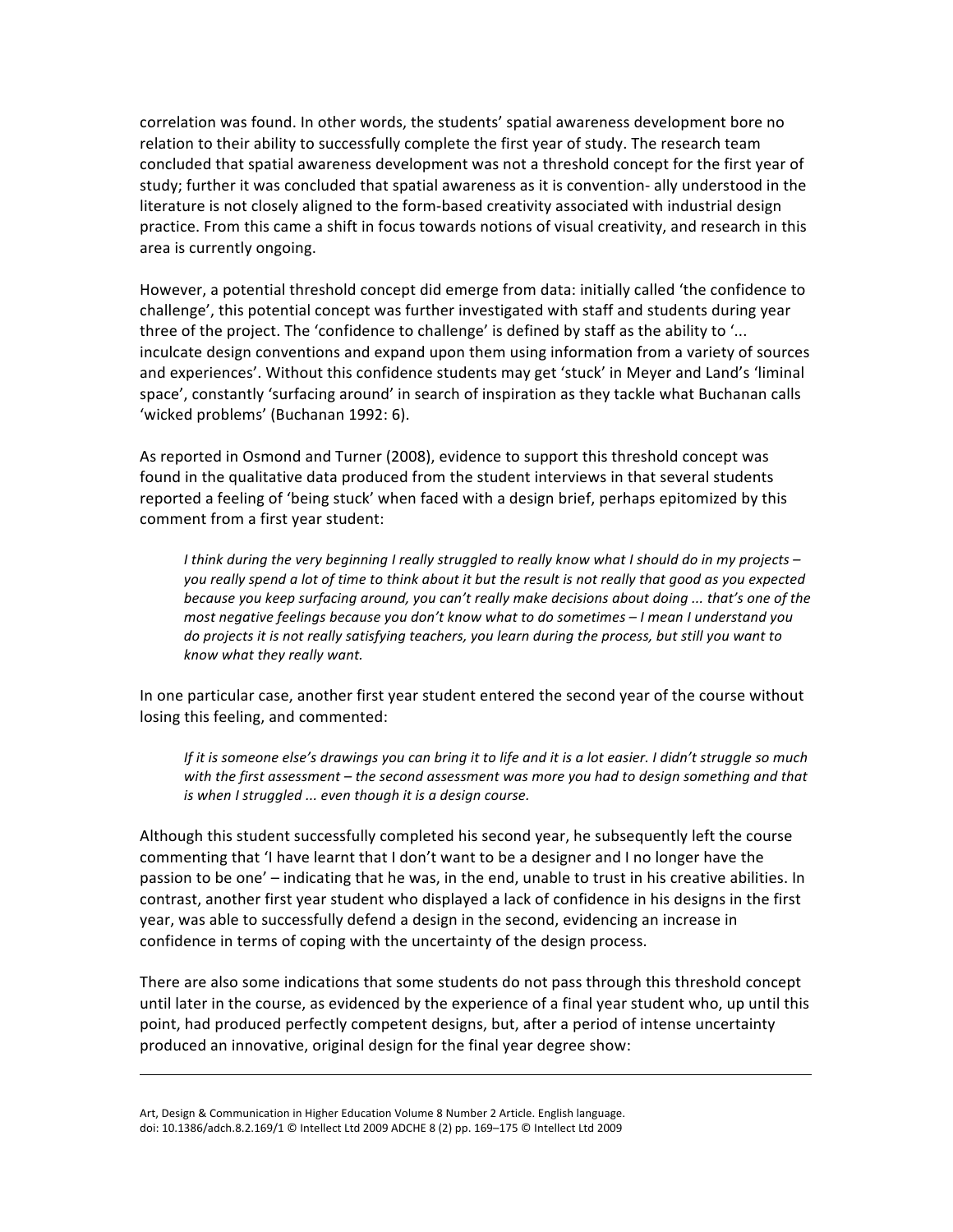*Normally when I design something I have a sort of vision in my head of what it is going to be and* what the finished thing is going to be and usually it only takes a couple of goes to get it right and *then)I)have)to)bulk)out)the)rest)of)it)with)ideas)that)I)made)up)afterwards.)But)this)time)I)literally)– my)mind)exploded)– I)can)do)anything,)literally)do)whatever)I)want)and)I)couldn't)stop)– I)couldn't)* stop designing - everything I designed I was like well that's not right so I went onto a completely different one as opposed to amending the one I had already done ... [but] suddenly it was like ping! *I* just got an idea, I did it, we made it and ever since then I have been developing it slightly and nothing much has changed and it has all come together really well.

The notion of 'surfacing around' or a period of uncertainty during the design process is well documented in both the design literature (see Cross 1992; Dorst 2003) and in the creativity literature (see Kleiman 2008; De-Bono 1995). It is perhaps best epitomized by this quote from Tovey:

It is possible that the incubation periods, that time of apparent inactivity during which the designer's brain furiously grapples with the problem, is simply the period during which the two halves of the brain are out of touch or unable to agree. But contrast the moment when they do suddenly come into alignment would be the classic 'eureka' point.

 $(1984:226)$ 

It seems that incubation period relates to Meyer and Land's 'liminal' state, and as such is part of the design process: once students recognize this as such, they have then gained the confidence to challenge design conventions and then produce innovative designs. From this, the research team concluded that it was the process leading up to the confidence to challenge that is the threshold concept and it has tentatively been called 'the toleration of design uncertainty'.

#### **Discussion**

Typically then, design problems are ill-defined, ill-structured, or 'wicked'. When designers embark on a piece of design they do not have all the information that is necessary to solve the design problem. In fact it is argued that they almost always lack a proportion of it, and that by their nature design problems are not susceptible to exhaustive analysis. Experience indicates that ideally the only practicable way forward is to produce a draft solution, so that the problem can be kept within manage- able bounds.

This approach seems to be core to designing and implies a whole way of understanding the world and responding to it. This has been characterized as the 'Designerly Way of Knowing' by Cross (1982), a mode of thought that has five aspects:

- 1. Designers tackle ill-defined problems
- 2. Their mode of problem solving is solution focused
- 3. Their mode of thinking is constructive
- 4. They use codes that translate abstract requirements into concrete objects
- 5. They use these codes to both read and write in the object languages

However, for students there is a very particular transitional stage that they need to pass through in order to feel confident enough to quickly produce a draft solution. As this article has outlined, it is possible that the uncomfortable and troublesome 'explosion in the head' needs to not only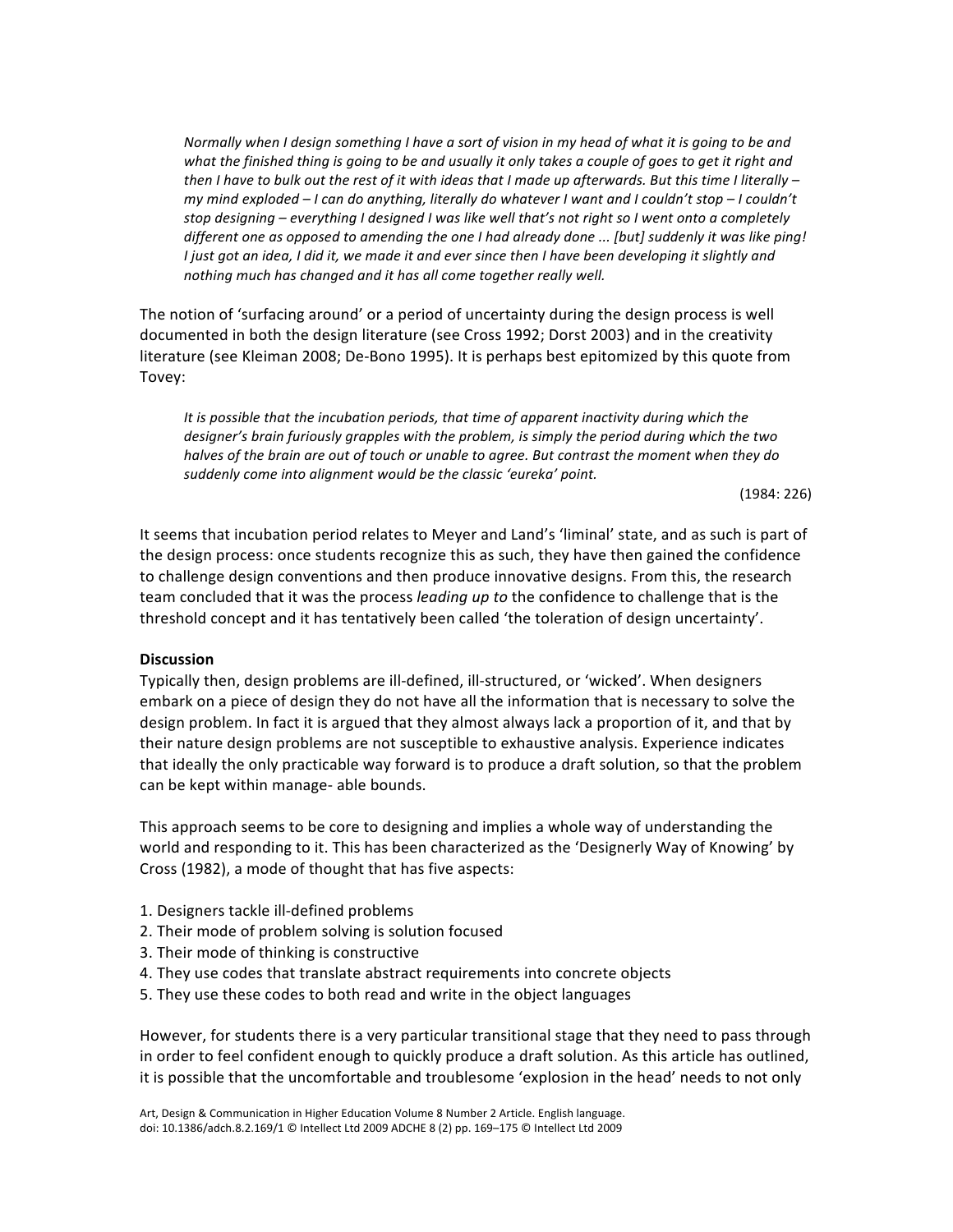take place, but be accepted by students as a routine – but nonetheless exciting – part of the process of producing draft solutions. That this stage is well documented in the literature indicates that professional designers recognize this experience, but up until this point this knowledge seems to have been tacit in relation to student design education. As a result, discussion is also ongoing on how to best develop support frameworks to help understand how curriculum development can be influenced by the identification of the threshold concept; with the intention of introducing learning objectives into modules that specifically address and legitimize the students' experience of uncertainty in solving design problems.

In addition, the development of a model that calls upon knowledge of the critical points of the design process is in discussion and this model would site the toleration of design uncertainty in the pre-concept design stage where exploration of the 'design problem' takes place. This will be outlined in future articles.

#### **Conclusion**

From the CEPAD research into identifying threshold concepts in design, it has become evident that within visual intelligence and the development of designerly approaches, spatial awareness itself is not a threshold concept. However, CEPAD has found that the 'toleration of design uncertainty' within the design process is a major threshold concept within student design education, which has hitherto gained only tacit recognition within the curriculum. This finding is to be used to inform future curriculum development in design as learning to deal with ill-defined problems is at the core of design thinking. The CEPAD team now aims to investigate ways that students can be supported in gaining confidence to deal with 'unknown' or 'difficult' design situations, which range from the solving of a functional design problem to the decision-making associated with the resolution of a complex form. Finally a model is in development, which sites the toleration of design uncertainty in the pre-concept design stage.

#### **References**

Bodner, G. and Guay, R. (1997), 'The Purdue Visualization of Rotations Test', The Chemical *Educator*, 2, pp. 1–17.

Buchanan, R. (1992), 'Wicked Problems in Design Thinking', *Design Issues*, 8: 2. Cousin, G. (2006), An introduction to Threshold Concepts. Available: http://www.

gees.ac.uk/planet/p17/gc.pdf. Last accessed 10 November 2009. Threshold concepts and the transport and product design curriculum 173

Cross,%N.%(1982),%'Designerly%ways%of%knowing',%*Design)Studies*,%3:%4,%pp.%221–227.%

Cross, N. (1992), 'Research in Design Thinking', in N. Cross, K. Dorst, N. Roozenburg (eds), *Research in design thinking*, Delft University Press. The Netherlands.

Davies, A. (2003), 'Writing learning outcomes and assessment criteria in art and design', *Report for the ADCLTN* (ADM Subject Centre), http://www.arts.ac.uk/

docs/cltad\_learningoutcomes.pdf. Accessed 10 September 2009.

DeBono, E. (1995), 'Exploring patterns of thought: Serious Creativity', Journal for Quality and *Participation,* 18: 5, pp. 12–18.

Dorst, K. (2003), Understanding Design 150 Reflections on Being a Designer, Amsterdam: BIS. Kleiman, P. (2008), 'Towards transformation: conceptions of creativity in higher education', Innovations in *Education and Teaching International*, 45: 3, pp. 209–217.

Meyer, J. H. F. and Land, R. (2003), 'Threshold concepts and troublesome knowledge: linkages to ways of thinking and practising within the disciplines', in C. Rust (ed.), *Improving Student*